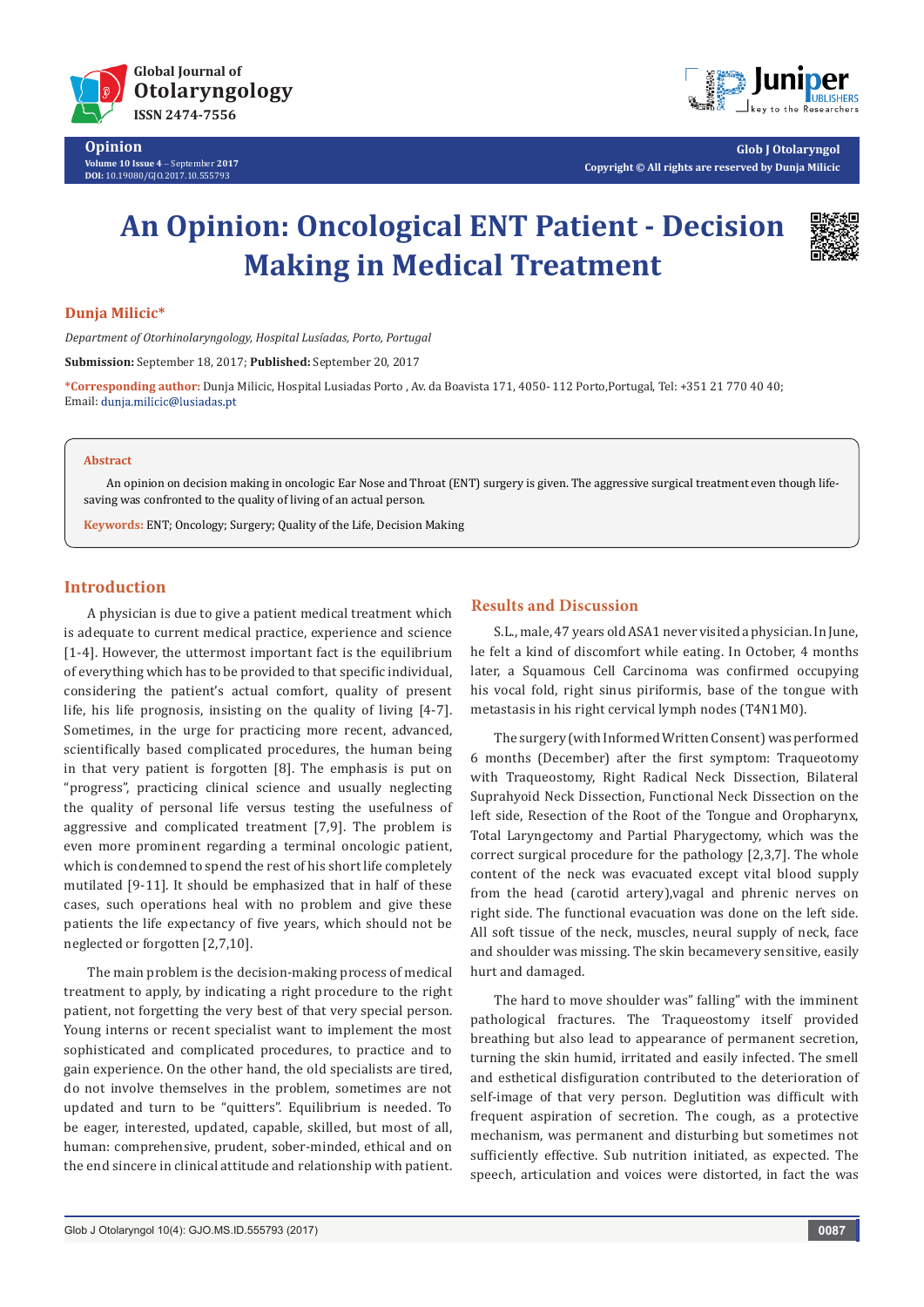incomprehensible. The social and even family exclusion of this person is understandable, but not encouraged.

In order to reconstruct the dissected area, an attempt of reconstruction was made by Pectoralis Maior Myocutaneous Flap on one side of the patient´s chest [12,13]. The flap was rejected during immediate post-operative course due to infection [14]. A month later, another attempt of reconstruction was done by Tubular Free Tissue Transfer Flaps on both sides of the chest and the arm [15]. This resulted in more complications: hematoma, pedicle thrombosis, neck abscess [16]. Two months after first surgery S.L., the patient, started to be disoriented, aggressive, incontinent, trying to run away from hospital several times. He was sent to his local Health Unit with diagnosis of Reactive Psychoneurosis, still not talking, weak and underweight.

After a month, in May, eleven months after the first sign of the disease and 5 months after first surgery he died. He died in severe pain, smelling and hardly mutilated. Surgery was performed several times, all of them leaving him in a worse state. The question is, whether it would be better to leave him to spend his life peacefully or to do all this. An alternative medical treatment could be suggested as Intensity-Modulated Radiation Therapy (IMRT) or Molecular Target Therapy, instead of performing surgeries [17-22]. Also, an option of palliative life support could be given, providing an adequate medical, social and family treatment and support [23-26].

The case happened in the nineties, but I think it still continues to be actual, even more because of the emerging new techniques [19]. The procedure applied was contemporary and an up to date medical treatment for the time period it happened [2,3]. The early diagnosis was essential, then and now. In this case time period between diagnosis and beginning of the treatment should be much shorter, but in real life and current practice the medium interval, even nowadays remains the same [27]. Nowadays, the standard Transoral Laser Microsurgery started to be overcome by Transoral Roboticand Flexible Robotic Surgery Image-Directed [28-35]. These "glamorous" procedures could so easily make surgeons "blind" and eager to use them by any chance and in any case. The mutilation should be reduced, the life prognostic rate more confident, the need of the complex reconstructive procedures reduced and the whole procedure simplified, for the surgeon.

But, for a patient the suffering continues. Some studies emphasize that the rate of complications is the same [36,37]. Profound thermal damage of the tissue is extremely painful, there is high incidence of hidden thrombosis, difficulties in monitoring of oncological reincidence, the rate of infection is same, a mutilation continues to be pretty equal, social exclusion is the same, among other problems [37-39]. The emphasis started to be put only on survival rate, forgetting again that these procedures should provide a minimal quality of life for that person [40-42]. The term "quality of life" was very popular in nineties. Patient´s Bill of Rights was everywhere [43]. Everything

has been said and a lot written emphasizing the importance of individual´s rights to have quality of living despite of being ill [44-47].

Nowadays, all this seems to be forgotten, again. Survival rate is the most important, even though it could be very short and miserable. Despite of the effectiveness of these procedures, the cost of the equipment should not be neglected and it makes it difficult to use in developing countries, where the classical "coldknife" surgery remains to be unique armature [48-50]. Stem cell engineering could be a future in avoiding mutilation of patient by reconstruction effect, considering that the radical removal of tumor is inevitable and obligatory [51-53].

#### **Conclusion**

This is an opinion which was not meant to disapprove contemporary surgical procedures but to make a physician reflect, again, over the problem. Decision making process in medical treatment should also include complete conscious informed consent and emphasis should be put on the quality of life of that very person/patient, and it should not be generalized, which turns it impersonal. The surviving should not be the goal, but living. By emerging techniques which make everything simplified, the process turns to be even more complex and doubtful.

### **Conflict of Interest**

I confirm there is no financial or personal relationship with any people or organization related to this report/opinion that could inappropriately influence this work.

### **References**

- 1. [Scully Crispian, Bagan, Jose V \(2009\) Recent advances in oral oncology](https://www.ncbi.nlm.nih.gov/pubmed/19249236)  [2008; squamous cell carcinoma imaging, treatment, prognostication](https://www.ncbi.nlm.nih.gov/pubmed/19249236)  and treatment outcomes. [Oral oncology 45\(6\): e25-e30.](https://www.ncbi.nlm.nih.gov/pubmed/19249236)
- 2. Snow JB, JR Bellenger (2003) J Ballenger's Otorhinolaryngology Head and Neck Surgery, 16<sup>th</sup> edn. BC Decker.
- 3. Ariyan S (1987) Cancer of Head and Neck, Mosby.
- 4. B Smith, Margaret (2002) [Patients' Bill of Rights: A Comparative](http://publications.gc.ca/Collection-R/LoPBdP/BP/prb0131-e.htm)  [Overview. Parliamentary Research Branch.](http://publications.gc.ca/Collection-R/LoPBdP/BP/prb0131-e.htm)
- 5. [Haddad Robert I, Shin Dong M \(2008\) Recent advances in head and](http://www.nejm.org/doi/full/10.1056/NEJMra0707975)  neck cancer. [New England Journal of Medicine 359\(11\): 1143-1154.](http://www.nejm.org/doi/full/10.1056/NEJMra0707975)
- 6. [Lawler Mark \(2014\) A catalyst for change: the European cancer](https://www.ncbi.nlm.nih.gov/pubmed/24493667)  Patient's bill of rights. [The oncologist 19\(3\): 217-224.](https://www.ncbi.nlm.nih.gov/pubmed/24493667)
- 7. Bailey Byron J, Johnson Jonas T, Newlands Shawn D (2006) (ed.). Head & neck surgery-otolaryngology. Lippincott Williams & Wilkins, USA.
- 8. [Schnipper Lowell E \(2015\) American Society of Clinical Oncology](https://www.ncbi.nlm.nih.gov/pubmed/26101248)  [statement: a conceptual framework to assess the value of cancer](https://www.ncbi.nlm.nih.gov/pubmed/26101248)  treatment options. [Journal of Clinical Oncology 33\(23\): 2563-2577.](https://www.ncbi.nlm.nih.gov/pubmed/26101248)
- 9. [Terrell Jeffrey E \(2004\) Clinical predictors of quality of life in patients](https://www.ncbi.nlm.nih.gov/pubmed/15096421)  with head and neck cancer. [Archives of Otolaryngology-Head & Neck](https://www.ncbi.nlm.nih.gov/pubmed/15096421)  [Surgery 130\(4\): 401-408.](https://www.ncbi.nlm.nih.gov/pubmed/15096421)
- 10. [Hinkka Heikki \(2002\) Decision making in terminal care: a survey of](https://www.ncbi.nlm.nih.gov/pubmed/12046995)  [Finnish doctors' treatment decisions in end-of-life scenarios involving](https://www.ncbi.nlm.nih.gov/pubmed/12046995)  [a terminal cancer and a terminal dementia patient.](https://www.ncbi.nlm.nih.gov/pubmed/12046995) Palliative medicine [16: 195-204.](https://www.ncbi.nlm.nih.gov/pubmed/12046995)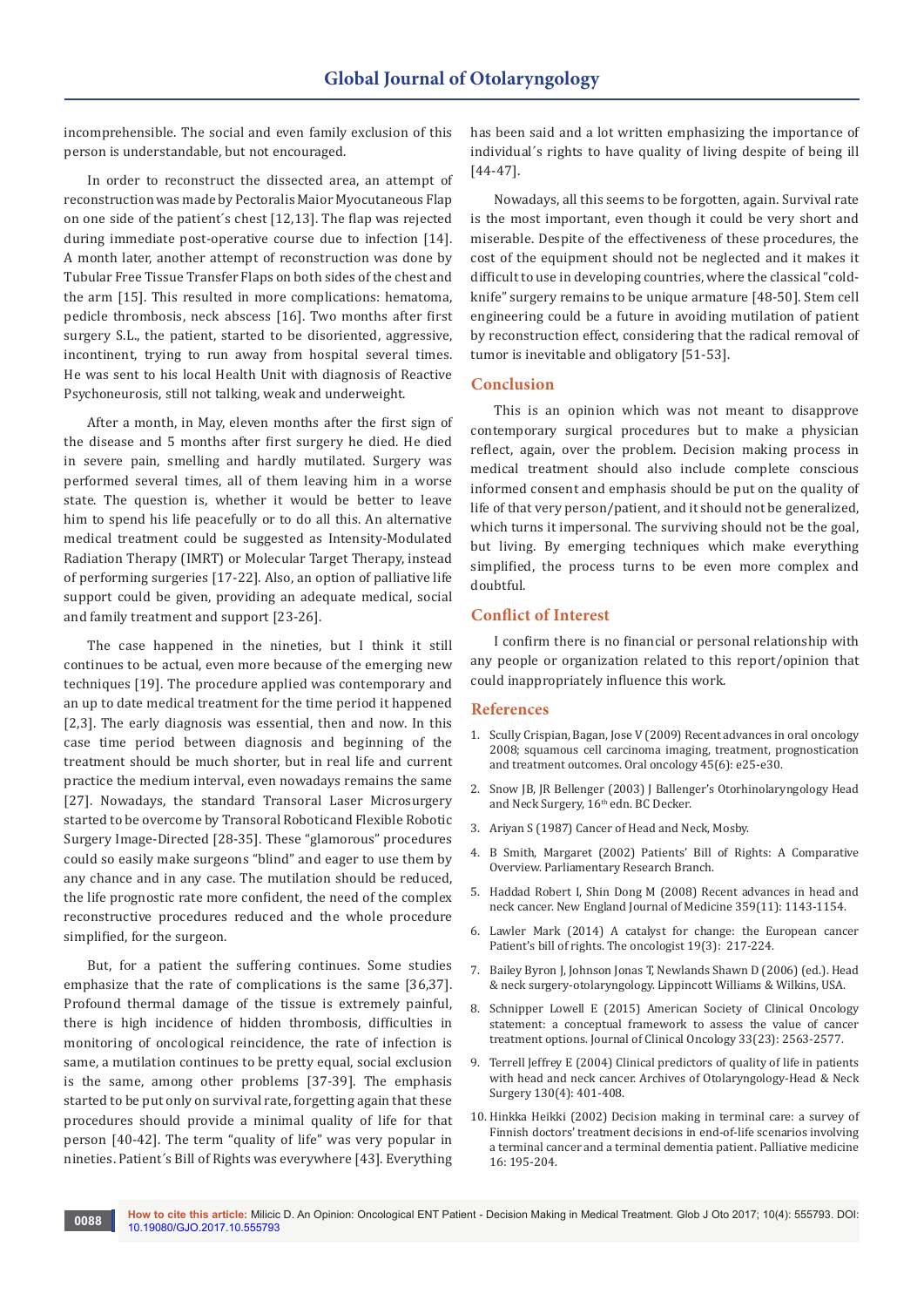- 11. [Spichiger Elisabeth \(2008\) Living with terminal illness: patient and](https://www.ncbi.nlm.nih.gov/pubmed/18563015)  [family experiences of hospital end-of-life care.](https://www.ncbi.nlm.nih.gov/pubmed/18563015) International journal of [palliative nursing 14\(5\).](https://www.ncbi.nlm.nih.gov/pubmed/18563015)
- 12. [Ariyan Stephan \(1979\) The Pectoralis Major Myocutaneous Flap A](https://www.ncbi.nlm.nih.gov/pubmed/372988)  [Versatile Flap for Reconstruction in the Head and Neck.](https://www.ncbi.nlm.nih.gov/pubmed/372988) Plastic and [reconstructive surgery 63: 73-81.](https://www.ncbi.nlm.nih.gov/pubmed/372988)
- 13. [Carlson Eric R, Lee Andrew \(2015\) Pectoralis Major Myocutaneous](https://www.ncbi.nlm.nih.gov/pmc/articles/PMC4668731/)  Flap. [Atlas of Operative Oral and Maxillofacial Surgery 459.](https://www.ncbi.nlm.nih.gov/pmc/articles/PMC4668731/)
- 14. [Shah Jatin P \(1990\) Complications of the pectoralis major](https://www.ncbi.nlm.nih.gov/pubmed/2221234)  [myocutaneous flap in head and neck reconstruction.](https://www.ncbi.nlm.nih.gov/pubmed/2221234) The American [Journal of Surgery 160: 352-355.](https://www.ncbi.nlm.nih.gov/pubmed/2221234)
- 15. [Hsieh Sun T \(2015\) Free Tissue Transfer Flaps Updated.](http://emedicine.medscape.com/article/1284841-overview)
- 16. [Wei Fu-Chan \(2001\) The outcome of failed free flaps in head and](https://www.ncbi.nlm.nih.gov/pubmed/11604611)  [neck and extremity reconstruction: what is next in the reconstructive](https://www.ncbi.nlm.nih.gov/pubmed/11604611)  ladder? [Plastic and reconstructive surgery 108\(5\): 1154-1160;](https://www.ncbi.nlm.nih.gov/pubmed/11604611)  [discussion 1161-1162.](https://www.ncbi.nlm.nih.gov/pubmed/11604611)
- 17. [Bonner James A \(2006\) Radiotherapy plus cetuximab for squamous](https://www.ncbi.nlm.nih.gov/pubmed/16467544)[cell carcinoma of the head and neck.](https://www.ncbi.nlm.nih.gov/pubmed/16467544) New England Journal of Medicine [354\(6\): 567-578.](https://www.ncbi.nlm.nih.gov/pubmed/16467544)
- 18. [Teh BS, Woo SY, Butler EB \(1999\) Intensity modulated radiation](https://www.ncbi.nlm.nih.gov/pubmed/10631687)  therapy [\(IMRT\): a new promising technology in radiation oncology.](https://www.ncbi.nlm.nih.gov/pubmed/10631687)  [Oncologist 4: 433-442.](https://www.ncbi.nlm.nih.gov/pubmed/10631687)
- 19. [Thomas SM \(2012\) Molecular Targeted Therapies for](https://www.omicsonline.org/molecular-targeted-therapies-for-head-and-neck-cancer-a-new-era-in-dna-based-therapeutics-2161-119X.1000e105.php?aid=8208) Head and Neck [Cancer: A New Era in DNA-based Therapeutics.](https://www.omicsonline.org/molecular-targeted-therapies-for-head-and-neck-cancer-a-new-era-in-dna-based-therapeutics-2161-119X.1000e105.php?aid=8208) Otolaryngology  $2: 0.65$ .
- 20. [Genden, Eric M \(2008\) Recent changes in the treatment of patients](https://www.ncbi.nlm.nih.gov/pubmed/17902151)  [with advanced laryngeal cancer.](https://www.ncbi.nlm.nih.gov/pubmed/17902151) Head & neck 30(1): 103-110.
- 21. [Sheng Ke, Molloy Janelle A, Read Paul W \(2006\) Intensity-modulated](https://www.ncbi.nlm.nih.gov/pubmed/16751074)  [radiation therapy \(IMRT\) dosimetry of the head and neck: a](https://www.ncbi.nlm.nih.gov/pubmed/16751074)  [comparison of treatment plans using linear accelerator–based IMRT](https://www.ncbi.nlm.nih.gov/pubmed/16751074)  and helical tomotherapy. [International Journal of Radiation Oncology\\*](https://www.ncbi.nlm.nih.gov/pubmed/16751074)  [Biology\\* Physics 65\(3\): 917-923.](https://www.ncbi.nlm.nih.gov/pubmed/16751074)
- 22. [Craft David \(2007\) An approach for practical multiobjective IMRT](https://www.ncbi.nlm.nih.gov/pubmed/17920782)  treatment planning. [International journal of radiation oncology](https://www.ncbi.nlm.nih.gov/pubmed/17920782)  [Biology\\* Physics 69\(5\): 1600-1607.](https://www.ncbi.nlm.nih.gov/pubmed/17920782)
- 23. [Sepúlveda Cecilia \(2002\) Palliative care: the World Health](https://www.ncbi.nlm.nih.gov/pubmed/12231124)  [Organization's global perspective.](https://www.ncbi.nlm.nih.gov/pubmed/12231124) Journal of pain and symptom [management 24\(2\): 91-96.](https://www.ncbi.nlm.nih.gov/pubmed/12231124)
- 24. Clark David, Seymour Jane (1999) Reflections on palliative care

.

- 25. [Chow Edward \(2012\) Update of the international consensus on](https://www.ncbi.nlm.nih.gov/pubmed/12242115)  [palliative radiotherapy endpoints for future clinical trials in bone](https://www.ncbi.nlm.nih.gov/pubmed/12242115)  metastases. [International Journal of Radiation Oncology\\* Biology\\*](https://www.ncbi.nlm.nih.gov/pubmed/12242115)  [Physics 82\(5\): 1730-1737.](https://www.ncbi.nlm.nih.gov/pubmed/12242115)
- 26. [Thomas SM \(2012\) Molecular Targeted Therapies for](https://www.ncbi.nlm.nih.gov/pmc/articles/PMC3707609/) Head and Neck [Cancer: A New Era in DNA-based Therapeutics.](https://www.ncbi.nlm.nih.gov/pmc/articles/PMC3707609/) Otolaryngology  $2: e105.$
- 27. [Jones TM \(2002\) Waiting times during the management of head and](https://www.ncbi.nlm.nih.gov/pubmed/11945188)  neck tumours. [The Journal of Laryngology & Otology 116\(4\): 275-279.](https://www.ncbi.nlm.nih.gov/pubmed/11945188)
- 28. [Stopp Sebastian, Deppe Herbert, Lueth Tim \(2008\) A new concept for](https://www.ncbi.nlm.nih.gov/pubmed/17661124)  navigated laser surgery. [Lasers in medical science 23\(3\): 261-266.](https://www.ncbi.nlm.nih.gov/pubmed/17661124)
- 29. Steiner Wolfgang, Ambrosch Petra (2011) Endoscopic laser surgery of the upper aerodigestive tract: with special emphasis on cancer surgery. Thieme.
- 30. [Ziv Gil, Moran Amit, Michael E Kupferman \(2017\) Atlas of Head and](http://www.springer.com/in/book/9783319495767)  [neck Robotic Surgery. Medical.](http://www.springer.com/in/book/9783319495767)
- 31. [Mercante G \(2013\) Transoral robotic surgery \(TORS\) for tongue base](https://www.ncbi.nlm.nih.gov/pmc/articles/PMC3773960/)  tumours. [Acta Otorhinolaryngologica Italica 33\(4\): 230-235.](https://www.ncbi.nlm.nih.gov/pmc/articles/PMC3773960/)
- 32. [Dutta Shubha Ranjan \(2016\) Transoral robotic surgery: a contemporary](http://www.sciencedirect.com/science/article/pii/S2212555816000466)  [cure for future maxillofacial surgery.](http://www.sciencedirect.com/science/article/pii/S2212555816000466) Journal of Oral and Maxillofacial [Surgery, Medicine, and Pathology 28\(4\): 290-303.](http://www.sciencedirect.com/science/article/pii/S2212555816000466)
- 33. [Takes Robert P \(2012\) Current trends in initial management of](https://www.ncbi.nlm.nih.gov/pubmed/22228621)  [hypopharyngeal cancer: the declining use of open surgery.](https://www.ncbi.nlm.nih.gov/pubmed/22228621) Head & [neck 34\(2\): 270-281.](https://www.ncbi.nlm.nih.gov/pubmed/22228621)
- 34. [Selber Jesse C \(2010\) Transoral robotic reconstruction of](https://www.ncbi.nlm.nih.gov/pubmed/21124136)  [oropharyngeal defects: a case series.](https://www.ncbi.nlm.nih.gov/pubmed/21124136) Plastic and reconstructive [surgery 126\(6\): 1978-1987.](https://www.ncbi.nlm.nih.gov/pubmed/21124136)
- 35. [Ren Hongliang \(2013\) Computer-assisted transoral surgery with](https://www.ncbi.nlm.nih.gov/pubmed/24941414)  [flexible robotics and navigation technologies: a review of recent](https://www.ncbi.nlm.nih.gov/pubmed/24941414)  [progress and research challenges.](https://www.ncbi.nlm.nih.gov/pubmed/24941414) Critical Reviews™ in Biomedical [Engineering 41: 4-5.](https://www.ncbi.nlm.nih.gov/pubmed/24941414)
- 36. [Brightwell APA \(1983\) complication of the use of the laser in ENT](https://www.ncbi.nlm.nih.gov/pubmed/6875370)  surgery. [The Journal of laryngology and otology 97: 671-672.](https://www.ncbi.nlm.nih.gov/pubmed/6875370)
- 37. [Iseli Tim A \(2009\) Functional outcomes after transoral robotic surgery](https://www.ncbi.nlm.nih.gov/pubmed/19643246)  for head and neck cancer. [Otolaryngology-Head and Neck Surgery](https://www.ncbi.nlm.nih.gov/pubmed/19643246)  [141\(2\): 166-171.](https://www.ncbi.nlm.nih.gov/pubmed/19643246)
- 38. [Kroll Stephen S \(1996\) Timing of pedicle thrombosis and flap loss after](https://www.ncbi.nlm.nih.gov/pubmed/8942909)  free-tissue transfer. [Plastic and reconstructive surgery 98\(7\): 1230-](https://www.ncbi.nlm.nih.gov/pubmed/8942909) [1233.](https://www.ncbi.nlm.nih.gov/pubmed/8942909)
- 39. [Serletti Joseph M \(2000\) Factors affecting outcome in free-tissue](https://www.ncbi.nlm.nih.gov/pubmed/10883613)  transfer in the elderly. [Plastic and reconstructive surgery.](https://www.ncbi.nlm.nih.gov/pubmed/10883613)
- 40. [Takes Robert P \(2012\) Current trends in initial management of](https://www.ncbi.nlm.nih.gov/pubmed/22228621)  [hypopharyngeal cancer: the declining use of open surgery.](https://www.ncbi.nlm.nih.gov/pubmed/22228621) Head & [neck 34\(2\): 270-281.](https://www.ncbi.nlm.nih.gov/pubmed/22228621)
- 41. [Kiebert GM \(1994\) Choices in oncology: factors that influence patients'](https://www.ncbi.nlm.nih.gov/pubmed/7920491)  treatment preference. [Quality of Life Research 3\(3\): 175-182.](https://www.ncbi.nlm.nih.gov/pubmed/7920491)
- 42. [Weymuller Ernest A \(2000\) Quality of life in patients with head](https://www.ncbi.nlm.nih.gov/pubmed/10722005)  [and neck cancer: lessons learned from 549 prospectively evaluated](https://www.ncbi.nlm.nih.gov/pubmed/10722005)  patients. [Archives of Otolaryngology-Head & Neck Surgery 126\(3\):](https://www.ncbi.nlm.nih.gov/pubmed/10722005)  [329-335.](https://www.ncbi.nlm.nih.gov/pubmed/10722005)
- 43.(2017) Patient's Bill, of Rights. Patient's Bill of Rights.
- 44. [Guyatt Gordon H, Feeny David H, Patrick Donald L \(1993\) Measuring](https://www.ncbi.nlm.nih.gov/pubmed/8452328)  health-related quality of life. [Annals of internal medicine 118\(8\): 622-](https://www.ncbi.nlm.nih.gov/pubmed/8452328) [629.](https://www.ncbi.nlm.nih.gov/pubmed/8452328)
- 45. [Guillemin Francis, Bombardier Claire, Beaton Dorcas \(1993\) Cross](https://www.ncbi.nlm.nih.gov/pubmed/8263569)[cultural adaptation of health-related quality of life measures: literature](https://www.ncbi.nlm.nih.gov/pubmed/8263569)  [review and proposed guidelines.](https://www.ncbi.nlm.nih.gov/pubmed/8263569) Journal of clinical epidemiology [46\(12\): 1417-1432.](https://www.ncbi.nlm.nih.gov/pubmed/8263569)
- 46. [Makaryus Amgad N, Friedman Eli A \(2005\) Patients' understanding](https://www.mayoclinicproceedings.org/article/S0025-6196(11)61579-6/abstract)  [of their treatment plans and diagnosis at discharge. In:](https://www.mayoclinicproceedings.org/article/S0025-6196(11)61579-6/abstract) Mayo Clinic [Proceedings. Elsevier 991-994.](https://www.mayoclinicproceedings.org/article/S0025-6196(11)61579-6/abstract)
- 47. [Whoqol \(1995\) The World Health Organization quality of life](https://www.ncbi.nlm.nih.gov/pubmed/8560308)  [assessment \(WHOQOL\): position paper from the World Health](https://www.ncbi.nlm.nih.gov/pubmed/8560308)  Organization. [Social science & medicine 41\(10\): 1403-1409.](https://www.ncbi.nlm.nih.gov/pubmed/8560308)
- 48. [Buthiau Didier, Khayat David \(2013\) Virtual endoscopy. Springer](https://www.ncbi.nlm.nih.gov/pubmed/16754098)  [Science & Business Media.](https://www.ncbi.nlm.nih.gov/pubmed/16754098)
- 49. [Aaronson Neil K \(1993\) The European Organization for Research and](https://www.ncbi.nlm.nih.gov/pubmed/8433390)  [Treatment of Cancer QLQ-C30: a quality-of-life instrument for use in](https://www.ncbi.nlm.nih.gov/pubmed/8433390)  [international clinical trials in oncology.](https://www.ncbi.nlm.nih.gov/pubmed/8433390) JNCI: Journal of the National [Cancer Institute 85\(5\): 365-376.](https://www.ncbi.nlm.nih.gov/pubmed/8433390)
- 50. [Zelinsky Edward A \(2003\) Against a Federal Patients' Bill of Rights.](http://digitalcommons.law.yale.edu/cgi/viewcontent.cgi?article=1460&context=ylpr) Yale [Law & Policy Review 21\(2\): 443-472.](http://digitalcommons.law.yale.edu/cgi/viewcontent.cgi?article=1460&context=ylpr)